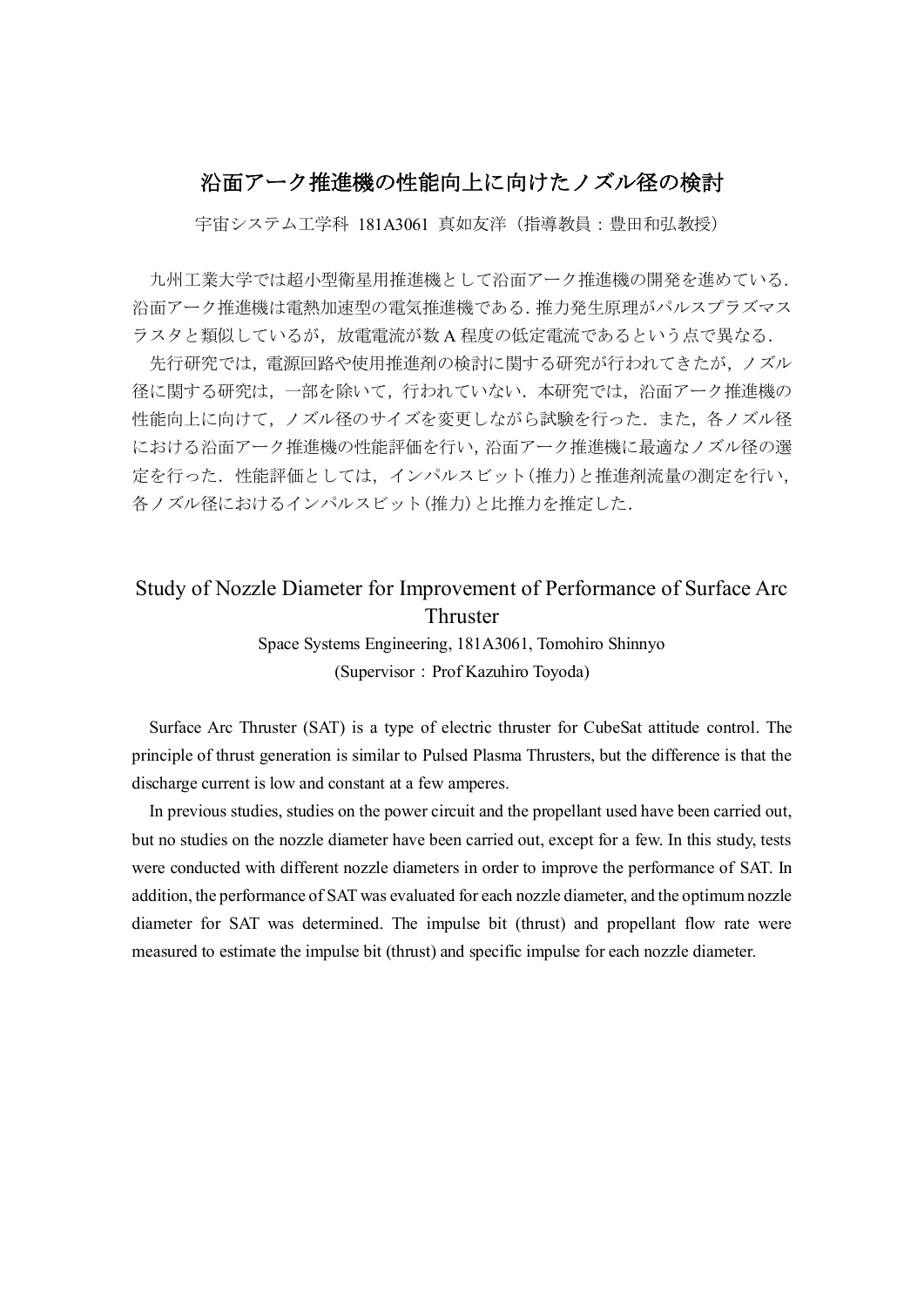## 目次

| 第1章           |                                             |  |
|---------------|---------------------------------------------|--|
| 1.1           |                                             |  |
| 1.2           |                                             |  |
| 1.3           |                                             |  |
| 1.4           |                                             |  |
| 1.4.1         | パルス型プラズマスラスタ(Pulsed Plasma Thruster, PPT)11 |  |
| 1.4.2         |                                             |  |
| 1.5           |                                             |  |
| 1.5.1         |                                             |  |
| 1.5.2         |                                             |  |
| 1.5.3         |                                             |  |
| 1.5.4         | 推進剤形状………………………………………………………………………………………18    |  |
| 1.6           |                                             |  |
| 1.7           |                                             |  |
| 1.8           |                                             |  |
| 第2章           |                                             |  |
| 2.1           |                                             |  |
| 2.1.1         |                                             |  |
| 2.1.2         |                                             |  |
| 2.1.3         |                                             |  |
| 2.1.4         |                                             |  |
| $2.2^{\circ}$ |                                             |  |
|               |                                             |  |
| 2.2.2         |                                             |  |
| 2.3           |                                             |  |
| 2.3.1         |                                             |  |
| 2.3.2         |                                             |  |
| 2.3.3         |                                             |  |
| 第3章           |                                             |  |
| 3.1           |                                             |  |
| 3.1.1         |                                             |  |